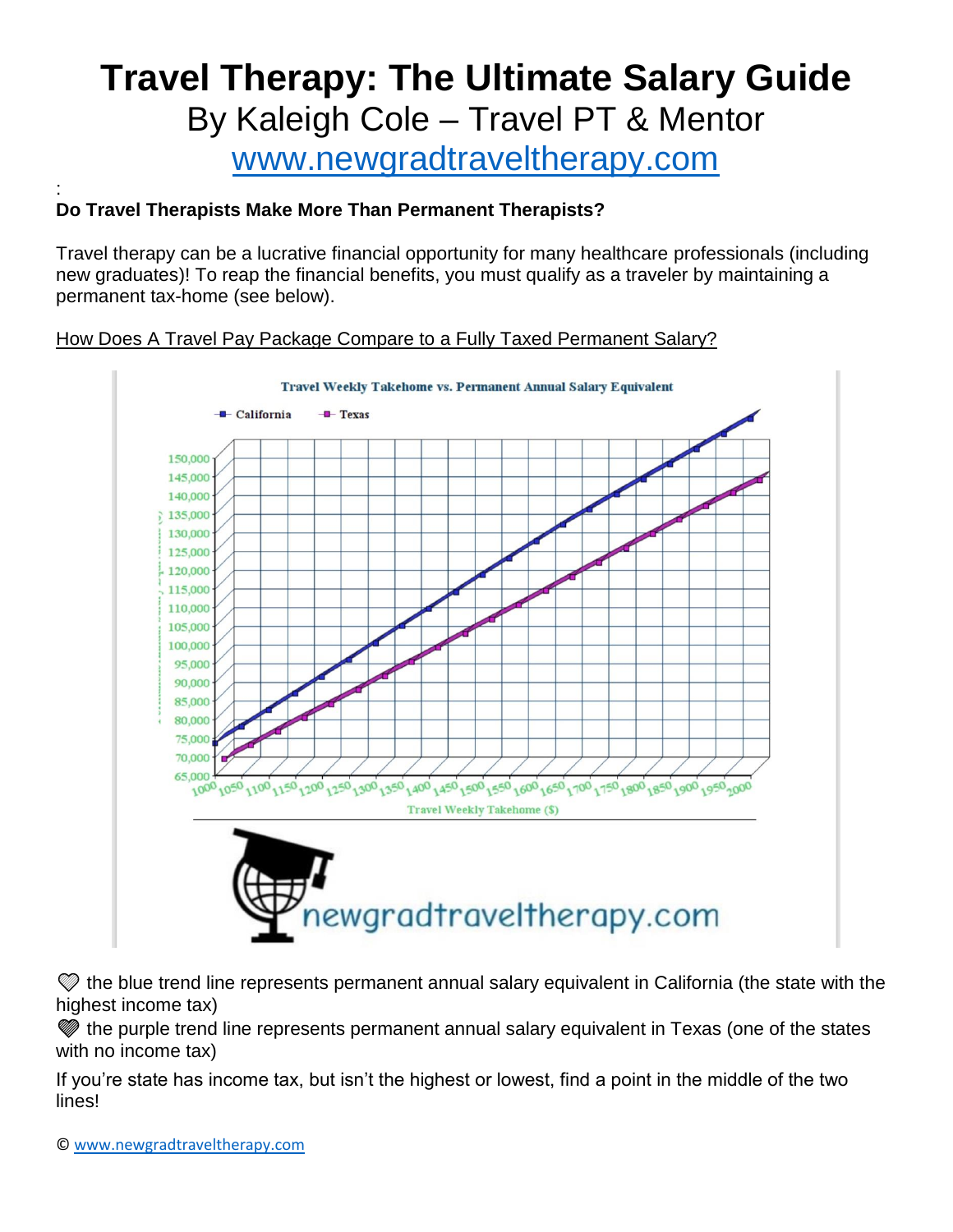To Use.....

 Locate your weekly take home (net) pay on the bottom of the graph. ✅ Trace straight up until you meet the purple line for states with no income tax. If you live in a state with no income tax, you've found your annual salary equivalent!

Live in a state with income tax??? Keep tracing up. If you are living/working in California, trace all the way up to the blue trend line.... Live somewhere else, your annual salary equivalent will land somewhere between the two trend line values!  $\Box$ 

As an example, let's look at \$1500 weekly take-home....

**7X annual salary equivalent ~\$107,000** 

 $\heartsuit$  CA annual salary equivalent ~ \$122,500

 somewhere in the middle of the road income tax?? ~ somewhere between \$110,000-\$120,000 GQI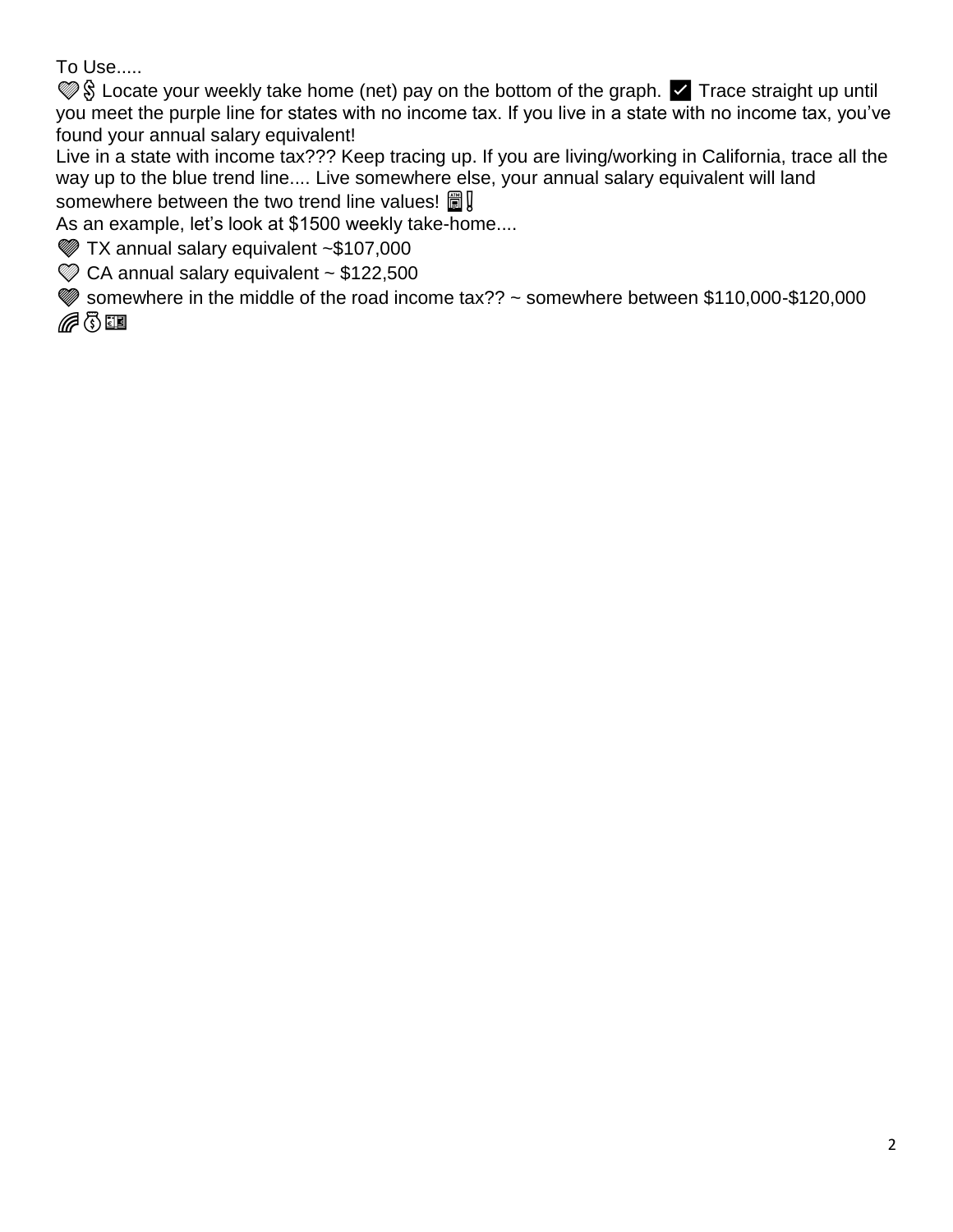| <b>State</b>                                 | <b>Average Perm Salary (All Levels of</b> | <b>Weekly Net/Takehome Pay (after</b> |
|----------------------------------------------|-------------------------------------------|---------------------------------------|
|                                              | <b>Experience)</b>                        | $\mathsf{tax}$                        |
| <b>Alabama</b>                               | \$86,130                                  | \$1,195.71                            |
| <b>Alaska</b>                                | \$93,060                                  | \$1,343.82                            |
| <b>Arizona</b>                               | \$89,450                                  | \$1,258.87                            |
| <b>Arkansas</b>                              | \$77,040                                  | \$1,056.76                            |
| <b>California</b>                            | \$95,350                                  | \$1,243.70                            |
| Colorado                                     | \$77,660                                  | \$1,080.37                            |
| <b>Connecticut</b>                           | \$91,480                                  | \$1,240.05                            |
| <b>Delaware</b>                              | \$88,960                                  | \$1,209.63                            |
| <b>District of Columbia</b>                  | \$84,660                                  | \$1,133.07                            |
| <b>Florida</b>                               | \$86,520                                  | \$1,266.23                            |
| Georgia                                      | \$85,740                                  | \$1,169.29                            |
| Hawaii                                       | \$85,900                                  | \$1,133.02                            |
| Idaho                                        | \$75,370                                  | \$1,036.39                            |
| <b>Illinois</b>                              | \$90,370                                  | \$1,231.36                            |
| <b>Indiana</b>                               | \$80,770                                  | \$1,136.28                            |
| lowa                                         | \$81,110                                  | \$1,114.62                            |
| <b>\$Kansas</b>                              | \$81,890                                  | \$1,125.60                            |
| <b>Kentucky</b>                              | \$83,270                                  | \$1,120.67                            |
| Louisiana                                    | \$84,210                                  | \$1,165.30                            |
| <b>Maine</b>                                 | \$75,280                                  | \$1.031.17                            |
| <b>Maryland</b>                              | \$87,750                                  | \$1,204.77                            |
| <b>Massachusetts</b>                         | \$86,110                                  | \$1,183.46                            |
| <b>Michigan</b>                              | \$87,440                                  | \$1,207.21                            |
| <b>Minnesota</b>                             | \$79,310                                  | \$1,072.69                            |
| <b>Mississippi</b>                           | \$89,270                                  | \$1,222.95                            |
| <b>Missouri</b>                              | \$78,800                                  | \$1,095.80                            |
| <b>Montana</b>                               | \$77,110                                  | \$1,057.93                            |
| <b>Nebraska</b>                              | \$74,780                                  | \$1,028.66                            |
| <b>Nevada</b>                                | \$120,820                                 | \$1,717.66                            |
| <b>New Hampshire</b>                         | \$80,610                                  | \$1,186.28                            |
| <b>New Jersey</b>                            | \$96,890                                  | \$1,304.72                            |
| <b>New Mexico</b>                            | \$89,230                                  | \$1,227.06                            |
| <b>New York</b>                              | \$85,730                                  | \$1,164.39                            |
| <b>North Carolina</b><br><b>North Dakota</b> | \$82.320<br>\$73,800                      | \$1,147.95<br>\$1.074.15              |
| Ohio                                         | \$86,180                                  | \$1,208.94                            |
| <b>Oklahoma</b>                              | \$80,960                                  | \$1,123.01                            |
| Oregon                                       | \$83,700                                  | \$1,101.96                            |
| Pennsylvania                                 | \$85,480                                  | \$1,200.70                            |
| <b>Rhode Island</b>                          | \$83,800                                  | \$1,147.47                            |
| <b>South Carolina</b>                        | \$81,820                                  | \$1,100.00                            |
| <b>South Dakota</b>                          | \$74,130                                  | \$1,098.61                            |
| <b>Tennessee</b>                             | \$87,530                                  | \$1,279.90                            |
| <b>Texas</b>                                 | \$95,240                                  | \$1,381.42                            |
| <b>Utah</b>                                  | \$83,530                                  | \$1,146.28                            |
| <b>Vermont</b>                               | \$77,860                                  | \$1,078.91                            |
| Virginia                                     | \$90,360                                  | \$1,231.24                            |
| Washington                                   | \$88,150                                  | \$1,199.03                            |
| <b>West Virginia</b>                         | \$83,310                                  | \$1,218.75                            |
| <b>Wisconsin</b>                             | \$77,870                                  | \$1,073.21                            |
| <b>Wyoming</b>                               | \$82,050                                  | \$1,205.76                            |
| <b>National Average</b>                      | \$87,220                                  | \$1.176.14                            |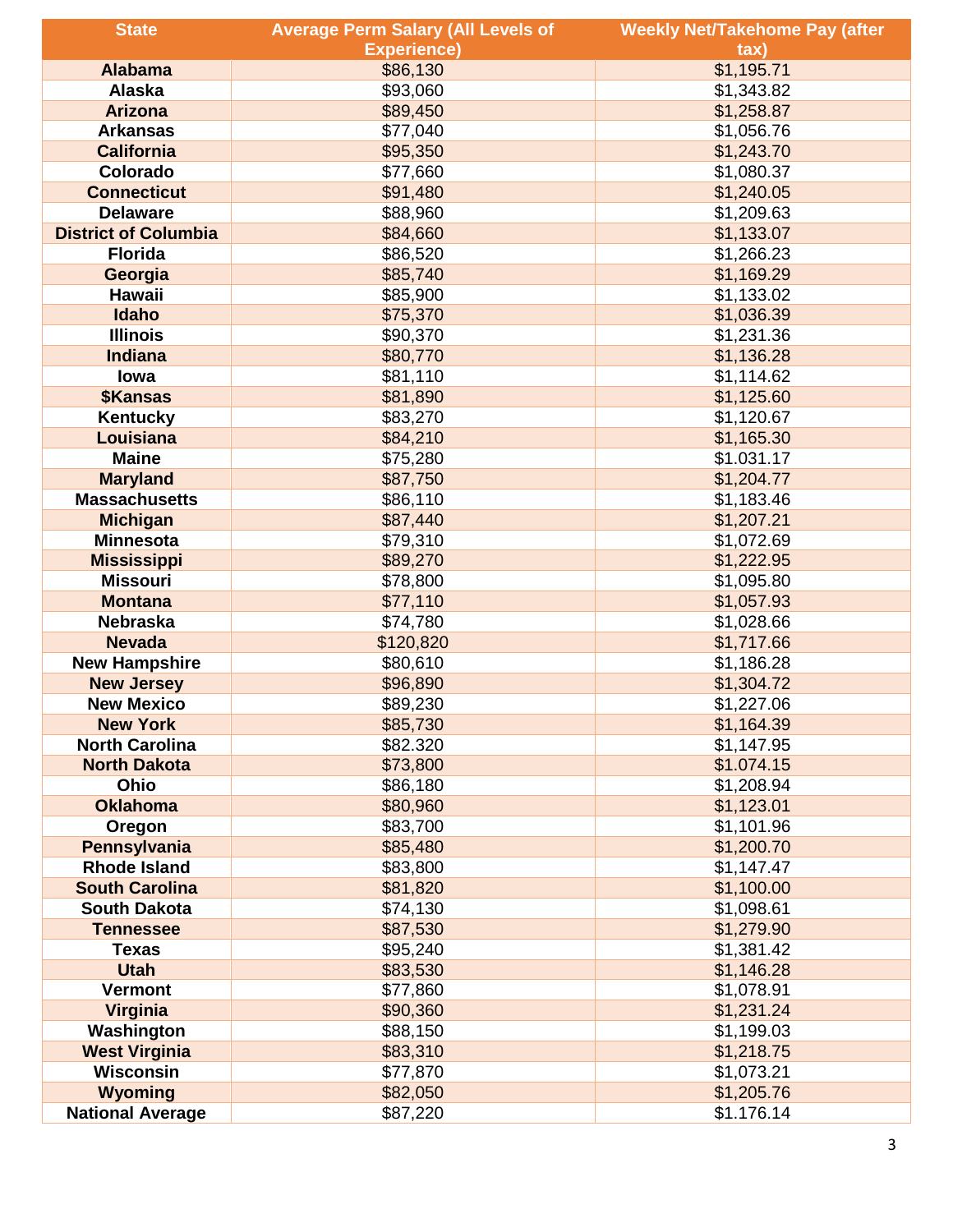## **Is Travel Therapy Pay Based on Experience?**

Unfortunately, there is not a black and white answer for this! Some recruiters will say that new grads make less, and others will say that experience has nothing to do with pay. Honestly, it can depend on the job and the specific situation. Therefore, working with a [trusted recruiter](https://www.newgradtraveltherapy.com/contact) who is transparent is vitally important.

There are times that there is a SET BILL RATE. Regardless of who fills the position, the rate is the same. Other times, there may be a set range. In this case, the client may pay on the lower end of the range for a new graduate. There are also times when a facility may ask for a reduction in bill rate if they are going to be providing training. Sometimes, they will reduce the bill rate for the duration of the contract. Other times, they will reduce the bill rate during the training period. And, other times, they will simply ask for a longer contract to offset the resources they expended to train the traveler.

For new graduates, this is part of the game. If it's a position that will really help you to gain experience and grow your resume, but is paying a little less, then it is something to think about! At the end of the day, money isn't everything!

Can experience increase my pay? Sometimes, but not always. It's important to remember that this is business. Travelers are EXPENSIVE. The client wants to get the best candidate they can for the best price. Just like when we go shopping. We want good quality for a great price! There are many instances in which recruiters can bid for positions, but it can be a gamble. If they know there are no other candidates in play and the therapist has EVERYTHING the client is looking for, then they can roll the dice and hope for a higher rate!

## **Travel Assignment Vs. Local Contract Pay:**

What is a traveler anyways? Is there such a thing as a local traveler? In other words, can I take an assignment in my hometown? In order to qualify as a traveler and receive the tax-free stipends for housing & meals, you must maintain a permanent tax-home. Not sure what a tax home is, check out this resource from [Travel Tax.](https://traveltax.com/2016/02/27/what-is-a-tax-home/)

You might hear about a ["50 mile rule"](https://traveltax.com/2015/01/27/for-those-of-you-too-afraid-to-ask-if-the-50-mile-myth-is-nonsense-what-is-the-rule/). This isn't a rule! It's a myth! In order to receive a housing stipend, you must require lodging at the site of your assignment. It cannot be within a commutable distance of your tax home. Even if you are driving 50 miles to work? If you are sleeping at home every night and commuting to your assignment, that would be considered a local assignment and everything would be taxed.

#### **Cons to Travel Therapy Compensation?**

As a travel therapist, we only get paid for hours worked. There is no paid time off (PTO) in the form of sick days or vacation time. Any work missed for any reason is not paid. Why? For the staffing agency to pay us, they must get paid. If we don't work, they can't bill the facility, therefore, they can't pay us.

There are a few caveats to this generalization….

1) There are certain states that mandate paid sick time. The laws are constantly changing and are too extensive to include in this resource. If you are interested in delving into this topic more, please conduct your own research. If your contract happens to be in a state with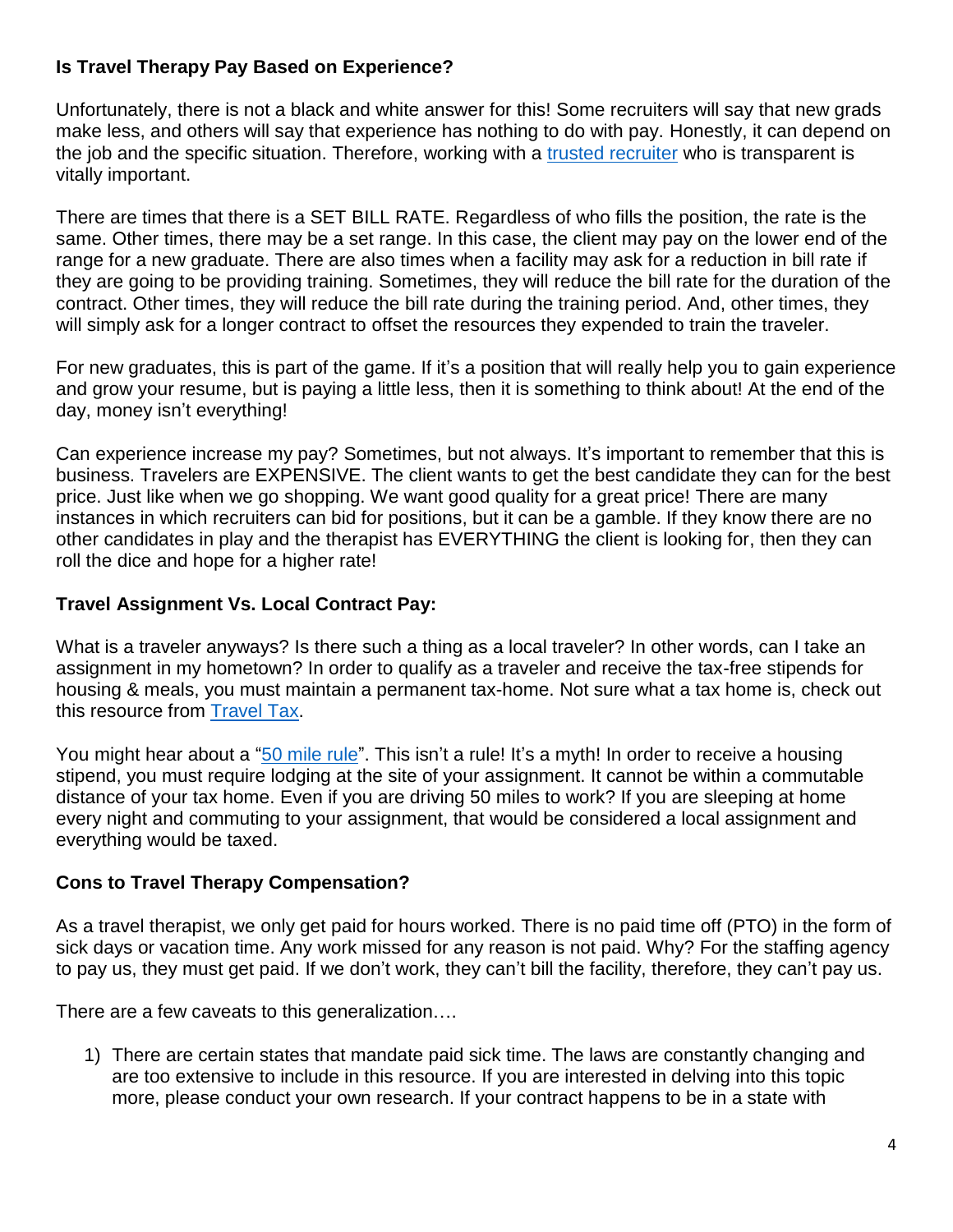mandated sick pay, know that you would only be paid your taxable hourly rate in most cases. Ask your agency for specifics!

2) There are certain agencies that offer a PTO/Reward Days. As mentioned before, THERE IS NO FREE MONEY! They budget this into the overall pay package. Therefore, you make a little less because the company assumes that they will only be able to bill 512 hours for a 13-week contract as opposed to the typical 520 hours for a 13-week contract. This changes the overall value of the pay package. Therefore, adjustments must be made.

**WARNING** – Read your contract carefully before signing. It is normal for companies to adjust pay based on hours worked. However, there are companies who not only prorate the pay, but charge the traveler for missed shifts to help cover "incurred expenses" on their end. This is not the norm!

#### **How Do I Understand a Pay Package?**

To understand a pay package, you must understand what a bill rate is. For each assignment, there will be a potentially different bill rate. Hence, why not every travel job will be the same. A PT bill rate can range from \$60-85/hour. This is the amount the staffing agency can charge the facility per hour worked by the therapist. From this rate, they keep what they need to keep the business running and turn a profit (usually between 3-5% overall profit after expenses are paid) and pay the traveler.

Have you been enticed by ads for travel healthcare??? "FREE housing", "FREE travel", "FREE rental car", "FREE tuition reimbursement", etc... It sounds too good to be true! Unfortunately, there is no free money in travel healthcare. Here are a few articles to help you become an empowered consumer and know where your money is going!

**Spoiler alert**: the more frills you need, the less your weekly take-home pay will be.

As you begin to explore the option of traveling healthcare, you may have found yourself enticed by ads with verbiage such as "Free Housing", "Free Licensing", "Travel Reimbursement", "Free Rental Car", etc. What you probably haven't heard is that there is NO FREE MONEY in travel.

Staffing agencies (i.e. the companies we work for as travelers), only make money for hours worked. If you haven't heard of a bill rate, here's the scoop. Every travel position has a unique bill rate. This is the price the facility is willing to pay for hours worked. For example, a physical therapist bill rate can vary from \$60-\$85 an hour with an average bill rate being around \$65/hour. The more hours worked by travelers, the more revenue the agency can generate. If a traveler doesn't reach their full hours or calls out sick, the agency cannot bill the facility for those hours. Thus, the agency does not get paid. The agency can only bill for hours worked.

You've probably heard the cliché, "Money doesn't grow on trees". This also rings true in the staffing industry. From that overall bill rate, an agency can calculate the total budget for a 13-week contract. Let's use that average \$65 bill rate as an example. For the sake of this example, let's also assume that the staffing agency must pay a 5% fee to a vendor management service. After the VMS takes their fee, that leaves \$61.75/hour. Let's assume this a standard 13-week contract with a 40-hour guarantee. The total revenue of this contract would be \$32,110. From this total value, the company needs to take their fair share to maintain their business and make a profit. The rest of the package goes to the therapist.

What all comes out of each portion of the pay package???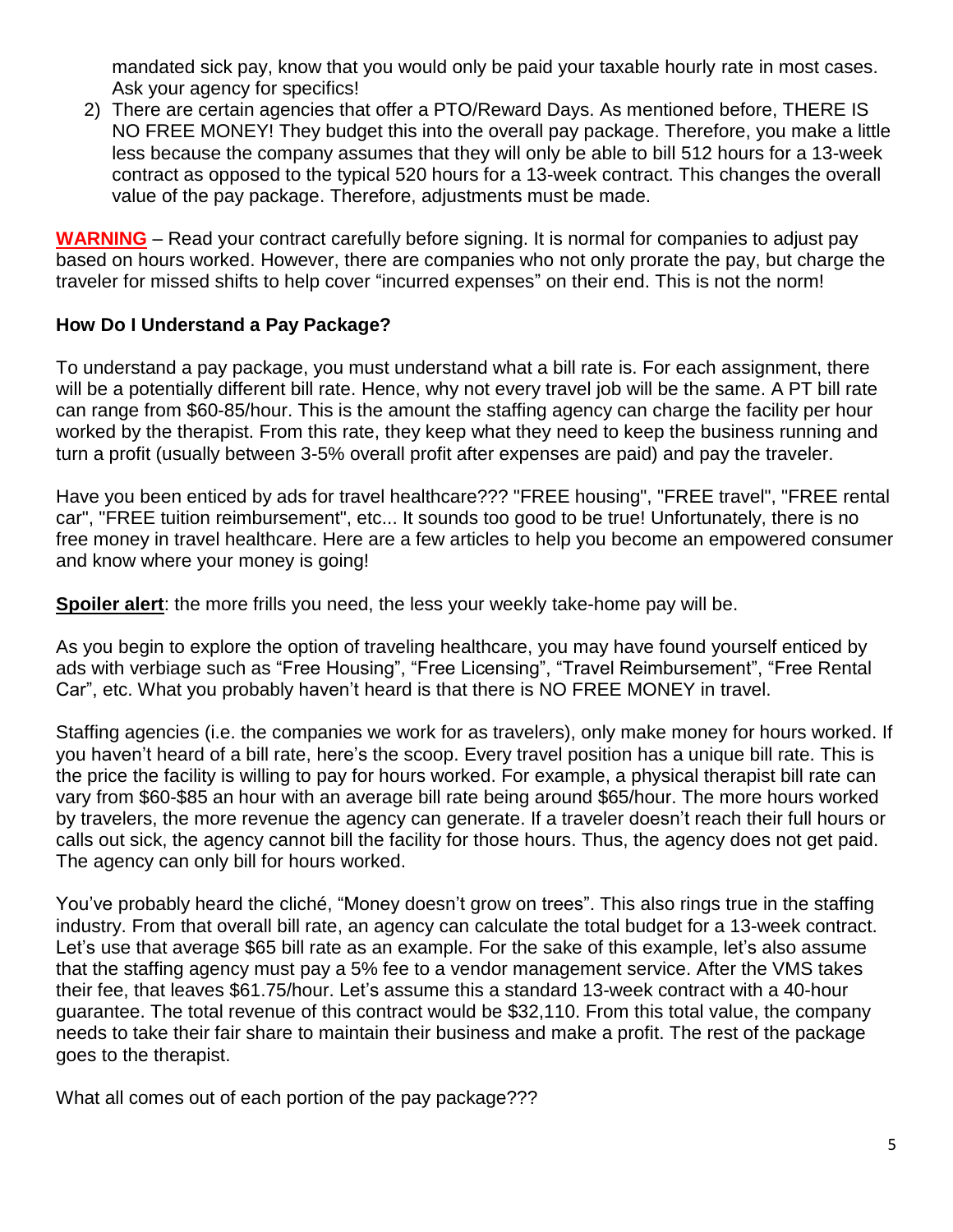| <b>Staffing Agency</b>                       | <b>Traveler</b>                                |
|----------------------------------------------|------------------------------------------------|
| <b>Overhead</b> – office rent, utilities,    | Taxable hourly rate (typically \$18-20 for     |
| phone/internet, office supplies              | a PT/OT and \$13-\$15 for PTA/COTA.            |
| <b>Employee salaries - recruiters,</b>       | Non-taxable stipends (for those that           |
| marketers, housing department, student       | qualify)                                       |
| outreach department, legal department,       | - Housing                                      |
| payroll, quality assurance, etc              | Per diem (meals & incidentals)<br>-            |
| <b>Worker's compensation &amp; employer</b>  | <b>Bonuses</b> (sign-on, completion, tuition   |
| taxes                                        | reimbursement, reward trips)                   |
| <b>Marketing budget</b> – yes the higher the | Reimbursements: travel, licensure,             |
| marketing budget, the larger the             | CEUs, etc                                      |
| companies' overall profit margin must be     |                                                |
| <b>Credentialing costs (drug screen, fit</b> | <b>Benefits</b> (medical, dental, vision, life |
| tests, background checks, etc)               | insurance, disability insurance, 401k)         |

## **Some food for thought….**

 $|+1|$ 

- $\checkmark$  On average companies need to generate a 3-5% profit to maintain and ensure the longevity of the company. Each company will have to utilize different margins when creating the pay packages based on what expenses include. For example, a company with an astronomical marketing budget will have to utilize higher margins when creating pay packages than a company that tends not to have a large marketing budget. A larger company with a \$40,000/month rent is going to utilize a different margin than a company with a \$2,000 monthly rent. Therefore, the convenient services such as housing departments, licensing departments, etc, really are not free. It's a bonus that will indirectly affect each traveler that works for that company.
- $\checkmark$  You need to decide what is most important to you! At the end of the day, the bill rate is the bill rate and the total value of the pay package DOES NOT change. Would you rather have a larger weekly NET pay each week without those reimbursements in the beginning? Would you rather max out your travel allowance, licensure reimbursement, and CEU reimbursement?
- $\checkmark$  Something to think about...With the new tax code, we can no longer deduct professional expenses on our taxes. Therefore, it may be advantageous to utilize reimbursements from the agencies when they are creating our pay packages. Packages are subject to customization! APTA, AOTA, and ASHA membership fees are no longer tax deductible. Live CEU courses and professional conferences are also not eligible for tax deduction with the new tax code. These are areas you may want to focus on customizing your pay package if these are important to you.
- $\checkmark$  Added perks such as sign-on bonuses, completion bonuses, tuition reimbursement, and free trips all come from somewhere!

Just as individual travelers who must budget, staffing agencies must also budget. Each staffing agency's budget will look slightly different. That is why for a job offering a \$65 rate, company A can pay \$1400 while company B can pay \$1600. \$200 a week!?!?! That's a big difference you might say!!!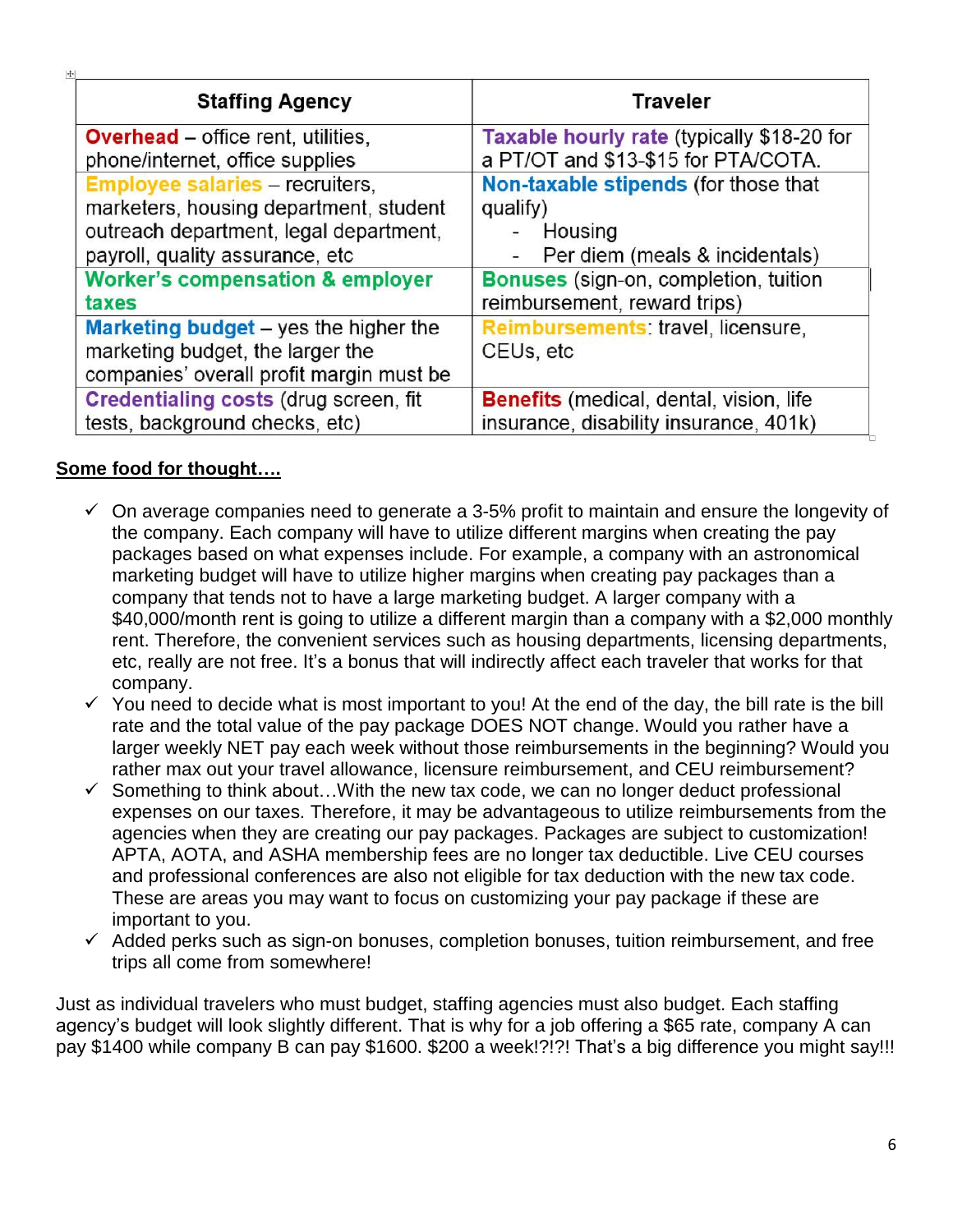Anyone who decides to pursue travel therapy should have a clear understanding of what motivates them to travel. In other words, what is your WHY? Are you motivated by top pay, specific locations, a setting, or something else?

Pay isn't everything, but as an educated consumer (yes travelers are consumers to staffing agencies), you should have some idea of where your money is going.

In this article, I want to address TWO KEY POINTS that can significantly affect the pay packages a staffing agency can offer.

## 1. **MARKETING BUDGET….**

To simplify things for the case of this example, let's assume two different staffing agencies each have 50 therapists working for them in contracts all with a \$65 bill rate with 40 hours guaranteed. From these 50 therapists working this single assignment, the revenue generated is \$1,690,000.00. That's a lot of money! Let's say staffing agency A has a marketing budget of \$50,000 a month and staffing agency B has a marketing budget of \$5,000 a month? In that one 13-week assignment, staffing agency A has spent \$150,000 on marketing and staffing agency B has spent \$15,000 on marketing. A large portion of staffing agency A's budget from that 13-week assignment has gone to marketing. What does that mean??? It means that they are not able to pay their travelers as much as the company who decides to not budget as much of their revenue in marketing.

While travelers may not take a hit in their individual pay packages, those travelers choosing to work for companies with an astronomical marketing budget take a hit in ALL of their pay packages. The money for marketing must come from somewhere. The company spending \$50,000 a month on marketing doesn't just have an extra \$600,000 lying around in their yearly budget to still be able to pay their travelers the same amount that a company who only allocates \$60,000 a year towards marketing. So, if someone says, "Don't worry, it all comes from the marketing budget and won't effect your pay package", then ask, "Where does a marketing budget come from?".

#### What Goes into Marketing Anyway???

- Advertising on TV, radio, social media, google, YouTube, etc
- Attending conferences
- Student outreach initiatives
- Lead generating sources
- And More…

## 2. **TUITION REIMBURSEMENT….**

One of the things companies will market to students and new grads is TUITION REIMBURSEMENT. You'll see ads with verbiage, "Earn up to \$2,500 a year in tuition reimbursement". Remember, THERE IS NO FREE MONEY. This has been budgeted for…. Either the company is setting aside the money in each contract to be distributed to that individual traveler later, or every single pay package is taking a slight hit to be able to offer this program. The money must come from somewhere!

Is it advantageous for recent graduates to seek tuition reimbursement as part of their compensation? In my opinion, not really! I recently asked a travel tax expert about this, and we agreed. With the changes in the tax code, it would be better to be reimbursed for items that are no longer deductible at the end of the year on taxes. In 2018, professional expenses such as licensing, CEUs, conferences, uniforms, and travel expenses cannot be deducted on taxes. It would be much more advantageous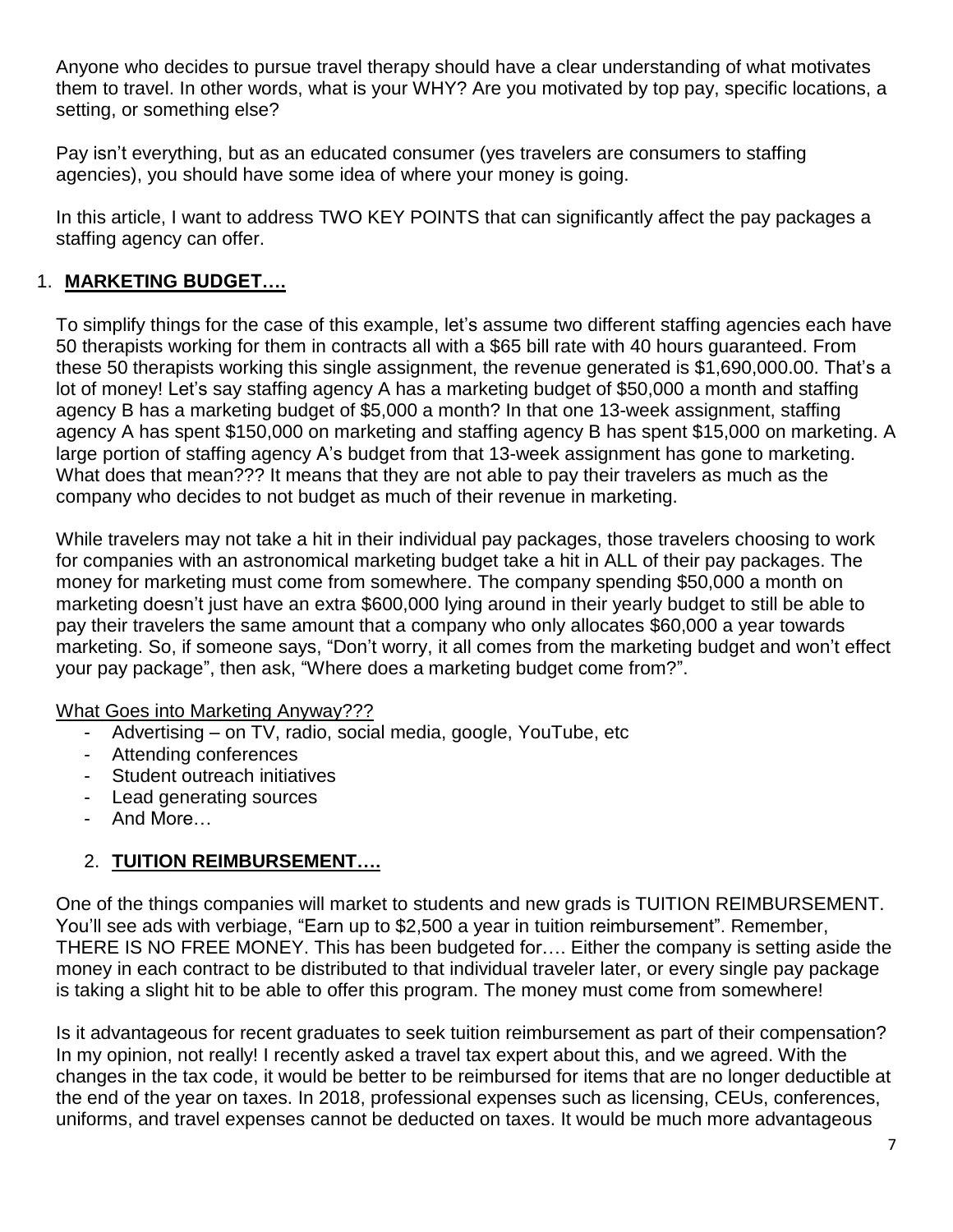for travelers to be reimbursed by staffing agencies for these expenses! There are still tax benefits with regards to student loan interest and tuition. Think about where you want your money going and have your pay package customized accordingly!

## **When Should I Receive My Pay Package?**

Do you like surprises? Would you like to be surprised with what you'll be paid after you accept a job? Would you ever accept a permanent job without knowing what you would be paid? While some surprises can be fun & exciting, your pay should not be a surprise. So, when should you find out your pay package???

A staffing agency is comprised of several different departments that work together as a team, much like the interdisciplinary healthcare team. They all must play their part to create successful outcomes for their travelers and the facilities they work with.

- $\triangleright$  The client manager (CM) or marketer is responsible for putting job orders into the system.
- $\triangleright$  [Recruiters](https://www.newgradtraveltherapy.com/contact) then work with candidates to fill the positions that the marketing team has. Information available to them about the job depends on how much information the marketer put in the job order.

As a brief review, each job will pay differently based on the bill rate for that job. The BILL RATE is the price per hour that the staffing agency can charge per hour worked. As an average, the bill rate will be \$60-70 for a PT, OT, or SLP.

How is the bill rate posted??? This will also vary by job order. There can be a few different scenarios.

- 1. There will be a set/posted bill rate with the job order
- 2. The bill rate will be a range (ex: \$62-\$67)
- 3. The bill rate will be an open bill rate in which companies bid for the travelers they submit.

When should you find out about pay package??? Bottom line – you should have a GENERAL idea of how much you will be making for a travel assignment prior to submission. Even if it's a range, you should have a "worst case scenario" to go off. This will help you decide whether to be submitted to the job in the first place. If an agency is placing a bid for you, they know what they could pay you off the bill rate that they submit you at.

Can a pay package change? Yes, sometimes a pay package can change. It shouldn't change drastically, however, sometimes if a client is offering to train a candidate or provide mentorship, they may ask the staffing agency for a reduction in bill rate. This is most common with new graduates.

Why is it important to have a pay package ahead of time?

- Unfortunately, there are some agencies out there who will wait to give a pay package until you receive a job offer. This gives them ample opportunity to make a larger profit off a new traveler.
- Many agencies have the same jobs. If two [recruiters](https://www.newgradtraveltherapy.com/contact) come to you the same day about the same job, you should be able to receive a pay package from both

At the end of the day, if [recruiter's](https://www.newgradtraveltherapy.com/contact) aren't providing pay packages to you prior to the interview, this is a red flag and you should proceed with caution. There are very few instances where they have no idea what the bill rate is…

Raise the bar. Raise the industry standard. Ask for pay packages prior to interviewing!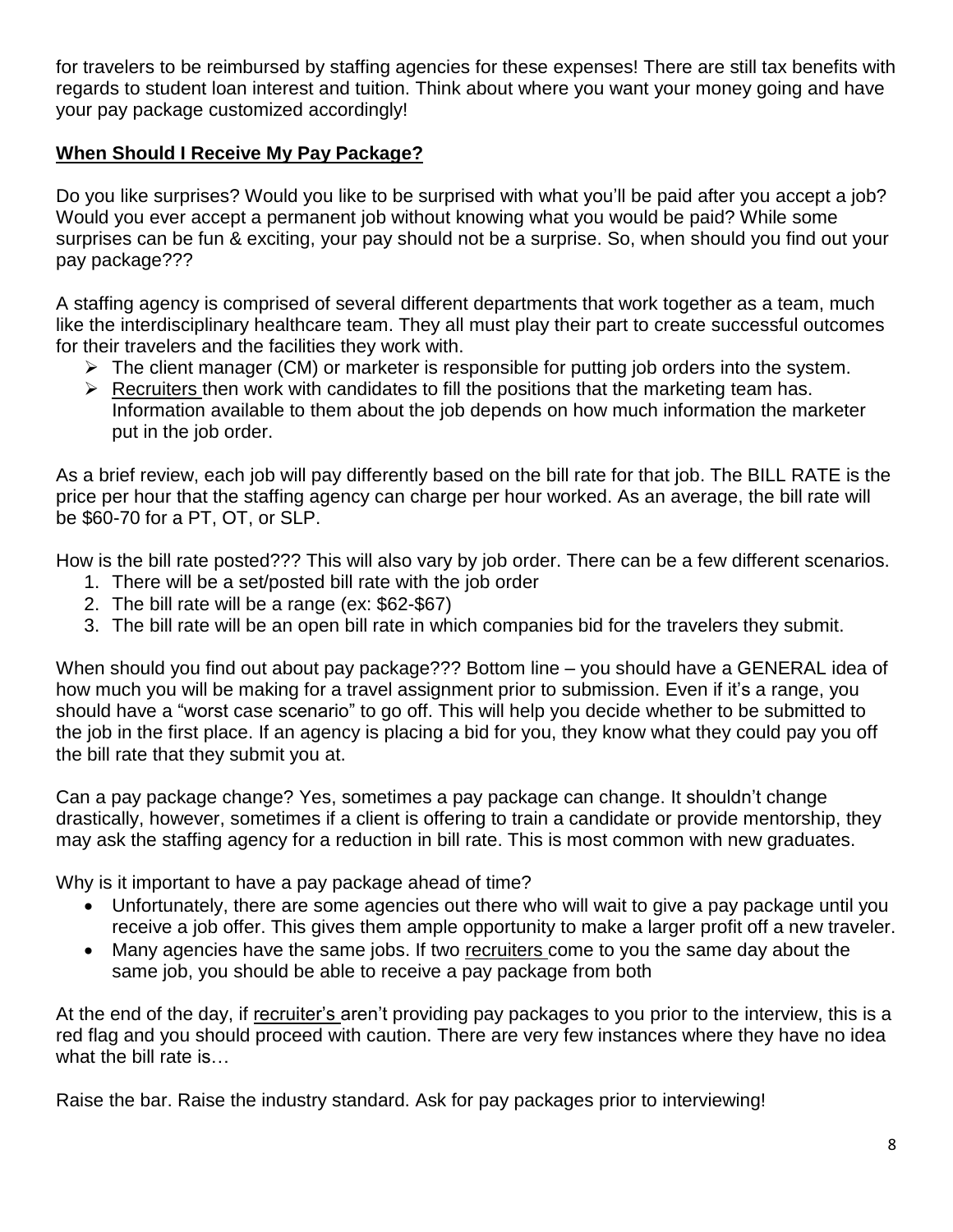## **A Pay Package Can be Put Together in Multiple Ways….**



#### **How Do I Determine How Much I Am Eligible to Receive in Tax-Free Stipends?**

If you qualify for travel stipends by maintaining a permanent tax home, it's important to know how much you can receive in tax-free stipends. The IRS sets a limit on how much tax-free money you can receive in different geographical areas. This is known as the [GSA per diem rates.](https://www.gsa.gov/travel/plan-book/per-diem-rates) The standard GSA nightly lodging rate is \$94/day and the meals & incidentals rate is \$55/day. Therefore, in many areas, the maximal weekly stipends one can receive is \$1,043.

You can search the GSA website using a city and state or zip code. It will pull up the daily amounts for both lodging and M&E (meals & incidentals). For cities with higher cost of living, the GSA allowance will be higher.

**Disclaimer**: Just because the GSA maximum allowance is \$2548 for New York City, DOES NOT mean that you will get that full amount. The bill rate must be able to support the stipends. That would be equivalent to \$63.70 in stipends per hour worked on a 40 hour-per-week contract. This unfortunately will not happen!

However, let's say you look up your GSA rate and realize that it is higher because you are going to location with a higher cost of living. Would you want your taxable hourly rate to be \$28-\$30? This is an area in which you can communicate with your recruiter to restructure your pay package. By having them use a \$20/hour taxable rate, they can increase the tax-free stipends. Determining what taxable hourly rate, you are comfortable with is up to you. [TravelTax](https://traveltax.com/) recommends keeping your hourly taxable rate between \$18-\$23 an hour for PT/OT/SLP.

**Tips to Structure Your Pay Package to Maximize Your Travel Therapy Income:**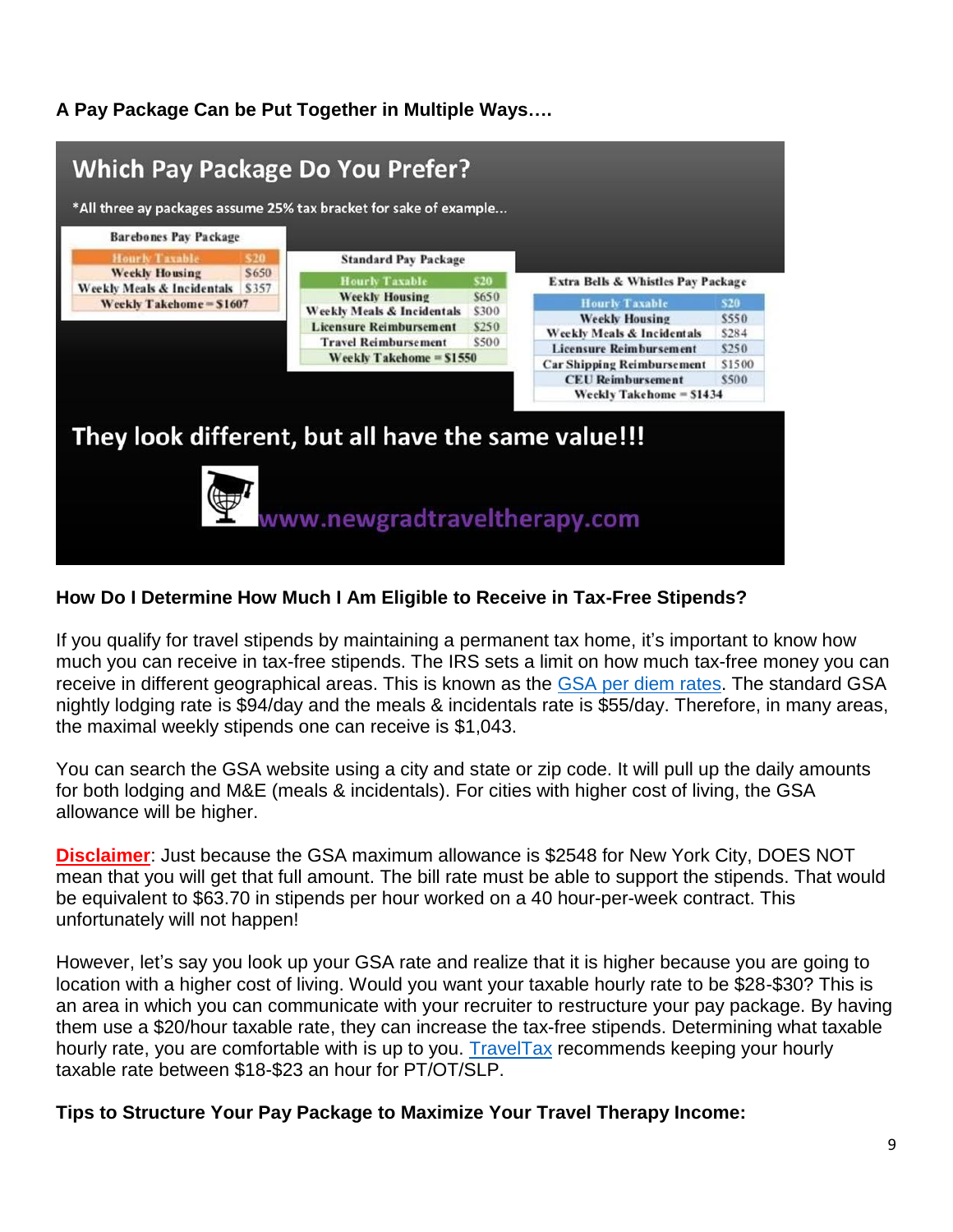• New tax code: no deductions for professional expenses (have CEUs, licensure, professional membership put into the contract as tax-free reimbursements)

#### **Negotiating 101:**

#### Negotiating Fair Overtime Rate

Something I've learned as a traveler is to ensure that you are receiving a FAIR overtime and holiday pay rate.

Let's take an average bill rate of \$65 as an example. While most facilities will likely not pay the agency time and a half for holiday and overtime, an agency can usually bill the company an extra \$10 or so. For the sake of these examples, let's use a \$20/hour taxable W-2 rate.

- A. Company can't bill any extra for holiday or OT and you get 1.5x your taxable rate.... You get \$30 and the company makes \$35 for your OT. The traveler makes less in OT than they do in regular time.
- B. Company can bill an extra \$10 for holiday or OT and you get 1.5x your taxable rate.... You get \$30 and the company gets \$45 for your OT. What?!
- C. Company can bill the facility for 1.5x the bill rate for holiday and OT and you get 1.5x your taxable rate.... You get \$30 and the company gets \$67.50 for your OT!!!

Regardless of whether the agency can bill the regular bill rate, bill rate + \$10, or 1.5x the bill rate, you should be getting more than 1.5x your hourly taxable rate!!!

This really shouldn't have to be negotiated, however, sometimes it's necessary.

#### [Work with 2-3 recruiters!!!](https://www.newgradtraveltherapy.com/contact)

Why put all your eggs in one basket? Sure, it's more convenient to work with one recruiter, however, you limit your opportunities. Healthy competition is a good thing. Always be honest and transparent with your recruiters. Let them you know that you are also working with 1-2 other recruiters. Recruiters know that many times, they get the same jobs. Sure, they also have direct/exclusive contracts, but with the market moving more and more to VMSs, they will understand that they might not be the only one pitching you the job. Therefore, this will incentivize them to offer the highest pay upfront.

#### You can negotiate more than just pay!

When it comes to negotiating new travel assignments, there are factors to think about besides the bottom dollar.

In a contract you should always be looking at how many hours they'll guarantee. Expected hours and guaranteed hours are not the same thing. For example, you may see a contract that says:

> Expected Hours = 40 Guaranteed Hours  $= 0$

While they expect you to work 40 hours, if census drops and you are sent home at 20 hours, your pay package might have just been cut in half for that week! Don't take chances on clauses like these unless you know you can afford to do so!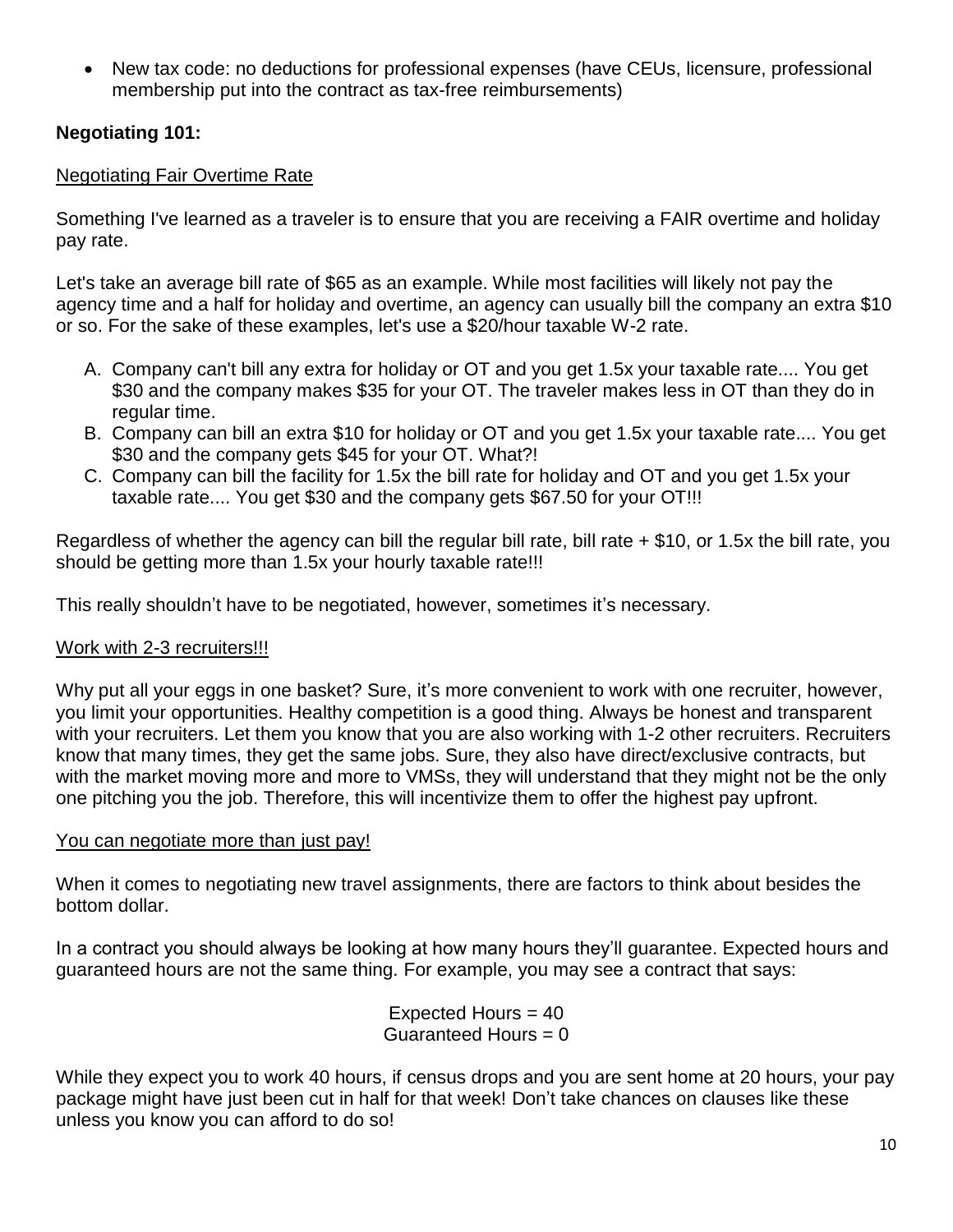How many do you need? Some guarantee 30, 32, 36, etc. Don't just assume it's 40 hours guaranteed every time. A good recruiter will do everything they can to get you the guaranteed hours that you need. (Insider tip – many recruiters are paid based on the number of hours you work. It is to their advantage to ensure you attain contracts with a high number of guaranteed hours)

Also pay close attention to the cancellation clause. Most contracts will have a 14 day or 30-day cancellation clause in which they can issue you a notice to end your contract early if they hire permanently or census drops. I was just offered a contract with a notice that was "in good faith". This means nothing... In fact, they could just decide to cancel the contract whenever they wanted. I've had success negotiating 30-day notices in the past, but not on this contract. The hospital told the agency that their master service agreement said the same thing with every staffing agency and they would not change it. Is that a risk you are willing to take?

Other items up for negotiation include time off during the contract and a certain schedule like four 10 hour days.

## **Would Knowing the Bill Rate Help Me Negotiate?**

It could, but not necessarily. For this reason, many companies don't share the bill rate with travelers. In order to understand how much of the bill rate the company is keeping for profit, you would need to know ALL of their overhead costs. How much do they pay for insurance, employee taxes, rent, utilities, payroll, etc? For a great article that explains this, check out this [Blue Pipes](https://blog.bluepipes.com/travel-nursing-pay-why-dont-agencies-divulge-the-bill-rate/) read!

Whether you know the bill rate or not, be empowered in knowing that THERE IS NO FREE MONEY IN TRAVEL!

## **Collaborating with Your Recruiter Is Key:**

The traveler-recruiter relationship is an important one. It is not a competition between the two. When the relationship is strong, the recruiter & traveler can collaborate to achieve a more effective strategic job search. The travel therapy market has become more competitive (particularly for OTs, PTAs, and COTAs). Just because a job is posted doesn't mean you are guaranteed to get the job. There is some luck involved. At times, you are even gambling when you bid for a job. Therefore, working with a trusted and experienced recruiter is key. Open communication is imperative.

There are TWO MAIN ways a staffing agency can access a job.

- 1) Direct contract (EXCLUSIVE NEED): In this case, the staffing agency has a good relationship with the hospital, rehab company, school district, or clinic. They can communicate directly with the facility regarding their needs and negotiate with the facility directly. Many times, less agencies will have access to that job and the agency may be able to get a higher rate due to less competition and not needing to pay a vendor fee.
- 2) VMS/MSPs: More and more hospitals and larger rehab companies are moving in this direction. Hiring managers and rehab directors are already busy enough. They don't want to be fielding calls from hundreds of staffing agencies who want to know if they have any staffing needs. A VMS solves this problem. A VMS is a mechanism for businesses to manage and procure staffing services (both temporary & permanent). Essentially, they are the middle-man between the facility needing the traveler and the staffing agency. The staffing agency cannot communicate directly with the facility, they must go through their contact at the VMS. Many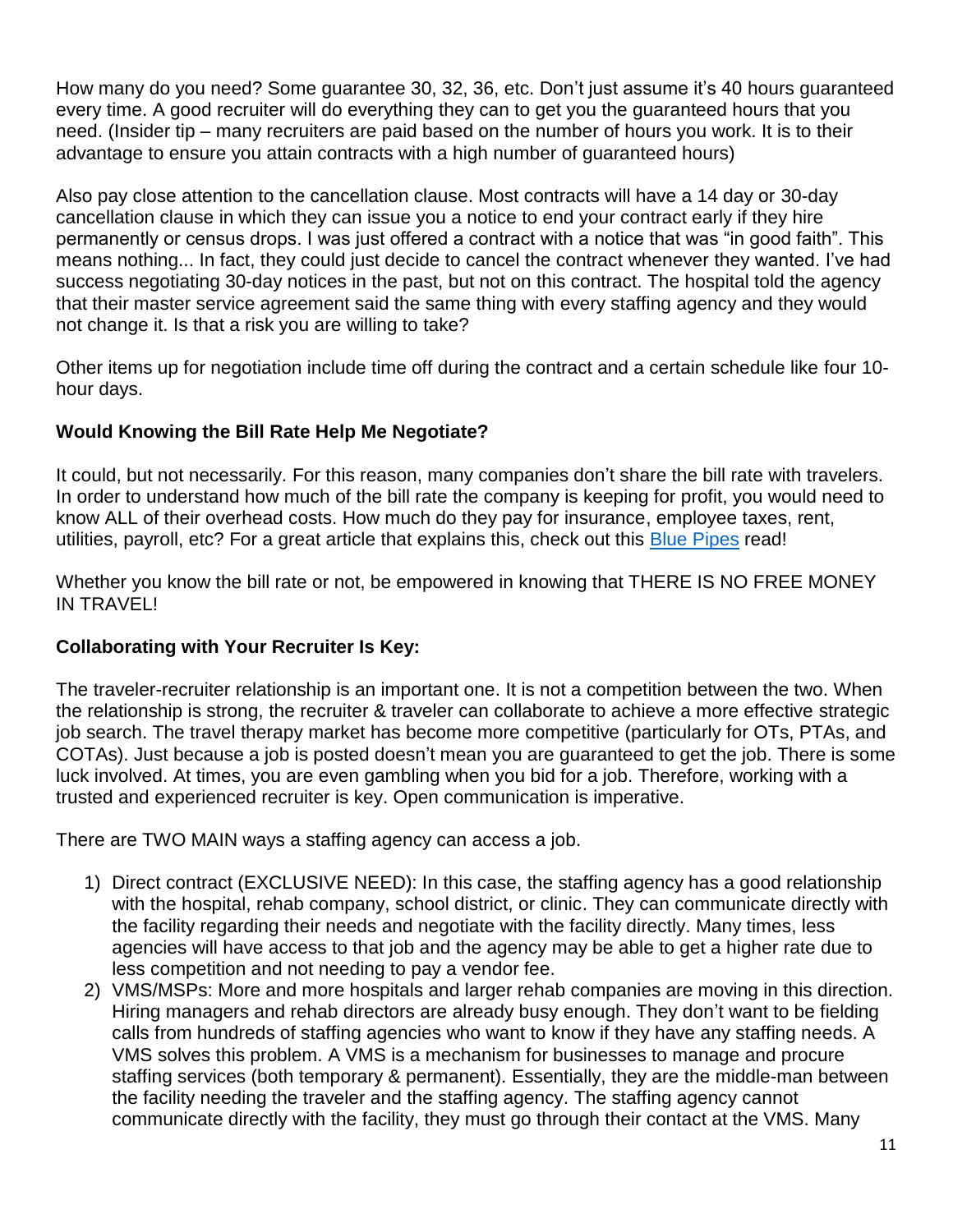times, several agencies will have access to the same VMS systems. Therefore, many of the staffing agencies will have the same jobs. A VMS is a business and they aren't free either. They charge a fee.

\A VMS fee is essentially a reduction fee applied to the total bill amount. Therefore, if an assignment has a \$65 bill rate with a 5% fee, the staffing agency only has \$61.75 left to work with once they pay the fee.

Each VMS works slightly different. For some VMS systems, the bill rate is set. For others, the recruiter can propose a bill rate (through bidding) when they submit their candidate. In some VMS systems, recruiters can see how many other candidates are submitted, from which agency they are submitted, and at what bill rate they are submitted. They CANNOT see the name of the candidate, start date, or level of experience.

**Knowledge is power!** Working with an experienced recruiter can play to your advantage. Let's imagine that you are submitted to an outpatient position in Alaska for the summer. In this case, the recruiter can see that there are 6 others submitted with a bill rate range of \$68-\$72. The recruiter tells you this and asks you if you would like to be submitted at a rate \$1/hour lower to entice the facility to interview you first? The decision is yours! How much do you want this job? Of course, they should be transparent with you in the process and tell you what the difference in pay package would be so that you can make an informed decision. The opposite can also occur. Let's say there's a job in the middle of nowhere, has been open for some time, and has no other candidates in play. The recruiter can roll the dice and submit you at a higher rate! The trick is collaborating with the recruiter to know when to roll the dice and when to play it safe based on your career goals and financial needs.

Need a trusted recruiter to add to your team? [Reach out](https://www.newgradtraveltherapy.com/contact) to be connected!

## **Will I Qualify for Benefits and Other Perks as a Travel Therapist?**

- Agencies are required by law to offer medical insurance to their travelers if they have 50 or more employees (internally + travelers). If a company isn't offering medical insurance, asking them, "How many employees do you have?" is a good question. Employers also are not allowed to decrease your weekly pay package because you elect to enroll in medical benefits. Under the ACA, this is considered discrimination against those who need medical insurance coverage.
- There are certain things you'll want to know when it comes to your medical benefits:
	- $\circ$  When do benefits start? Not all medical benefits start day 1. Some start the first day of the month following the start of the assignment, some are 30 days after beginning employment, and some are even longer.
	- $\circ$  How much will be deducted from my weekly paycheck for medical benefits?
- Enrolling in a Health Savings Account (HSA) can be a great way to save money for future healthcare expenses while also incurring a tax deduction. Not all agencies will offer an HSA, however, this does not mean that you can't enroll in one on your own.
	- $\circ$  To qualify for an HSA, you must have a qualifying high deductible health plan (HDHP) with a minimum individual deductible of \$1,350 for individuals and \$2,700 for families. The out-of-pocket maximum cannot exceed \$6,750 for individuals and \$13,500 for families.
	- o To determine if your agency offers eligible plans, you'll need to ask your recruiter for their Summary of Benefits packet.